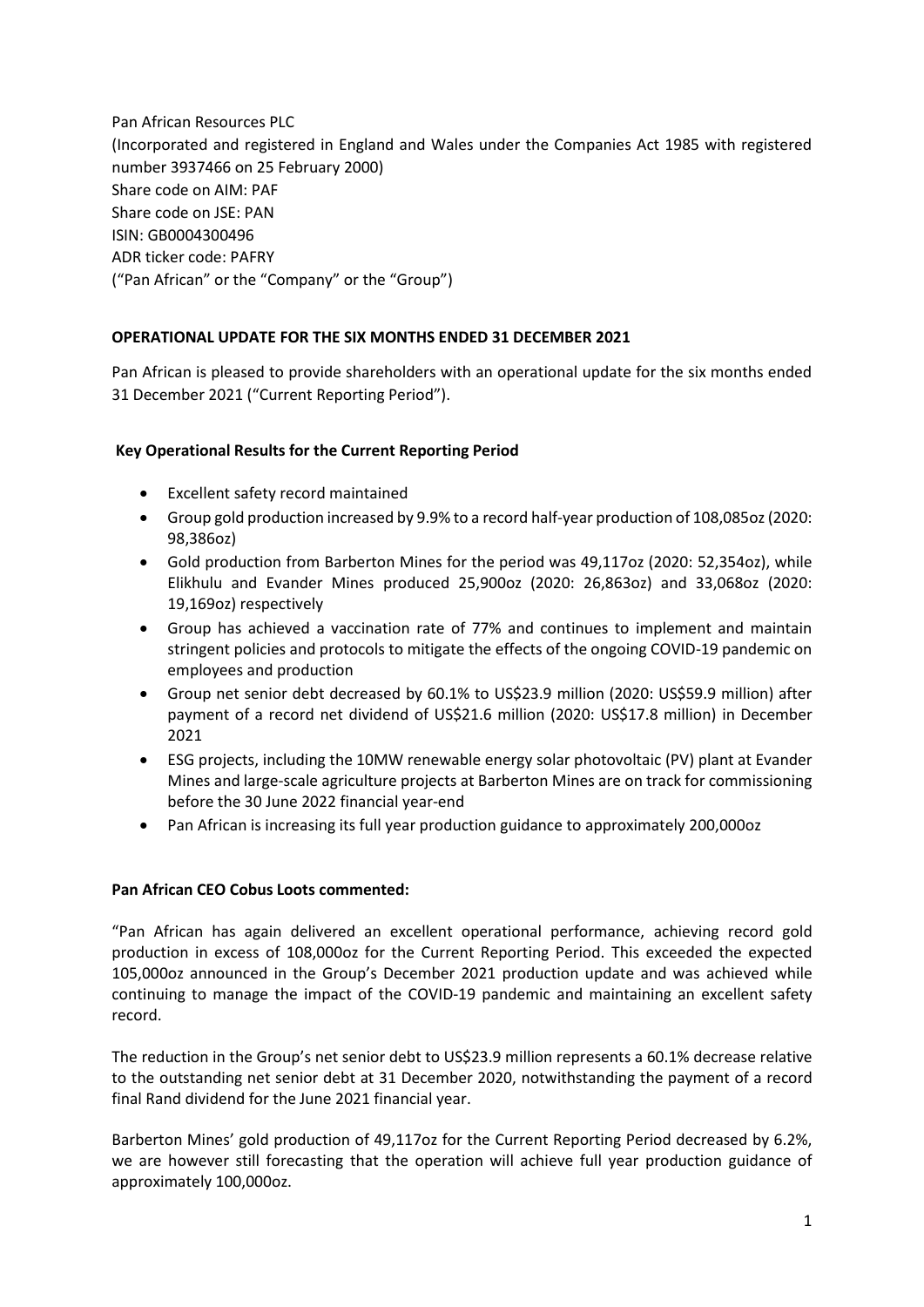At Elikhulu, production was down marginally by 3.6% to 25,900oz, mainly as a result of inclement weather conditions experienced during November and December 2021.

Evander Mines' 8 Shaft pillar delivered an excellent performance during the Current Reporting Period, demonstrating the potential of this operation. Elevated grades and improved mining rates, as a result of improved face availability, increased production from the pillar and surface sources by 72.5% to 33,068oz for the Current Reporting Period.

Following the reprioritised capital programme, as announced in the Group's 2021 final results presentation, work continues in preparation for the inception of mining Evander's 8 Shaft No.2 Decline at 24 Level. Mining from this level is anticipated to commence in the 2023 financial year, as the existing pillar mining reaches completion. Studies to access the 25 and 26 Level Mineral Resources at 8 Shaft are also at an advanced stage. Our organic growth projects have the potential to increase Evander's operating life by an estimated 20 years.

The 10MW solar PV plant at Evander Mines is on track to be commissioned late in February 2022, following delays due to port disruptions and inclement weather. A feasibility study to expand the solar PV plant to 26MW is underway, with the additional capacity designated for Evander's underground growth projects, with renewable energy expected to further improve the profitability and sustainability of this operation.

At the end of last year the Group announced the conditional acquisition of one of the last remaining large-scale gold tailings resources available in South Africa, the Blyvoor Gold TSF dumps (Blyvoor Assets). This opportunity could further build on the Company's track record of successfully bringing tailings retreatment operations to fruition. An independent fatal flaw assessment and gap analysis has commenced on the Blyvoor Assets, with this work expected to be completed by April 2022.

At Mintails, the definitive feasibility study (DFS) on Mogale Gold's tailing storage facilities (TSFs) is being finalised.

The Group is on track to produce 200,000oz of gold for the financial year ending 30 June 2022, and we are committed to continue creating value for our stakeholders by positioning Pan African as a sustainable, safe, high-margin and long-life gold producer with an attractive pipeline of growth projects. We look forward to presenting our interim results on 16 February 2022."

# **Safety**

The Group continued to maintain an industry-leading safety performance, with a focus on new safety initiatives in its pursuit of a zero-harm working environment.

- The Group's lost-time injury frequency rate ('LTIFR') improved to 0.98 (2020: 1.64) per million man hours
- The Group's reportable injury frequency rate ('RIFR') improved to 0.28 (2020: 0.65) per million man hours
- Barberton Gold Mines achieved an excellent RIFR of 0.20 (2020: 0.67) per million man hours
- Elikhulu unfortunately experienced one reportable injury, which caused a regression in LTIFR to 1.50 (2020: 0.00) per million man hours
- Evander Gold Mining achieved an excellent RIFR of 0.00 (2020: 1.01) per million man hours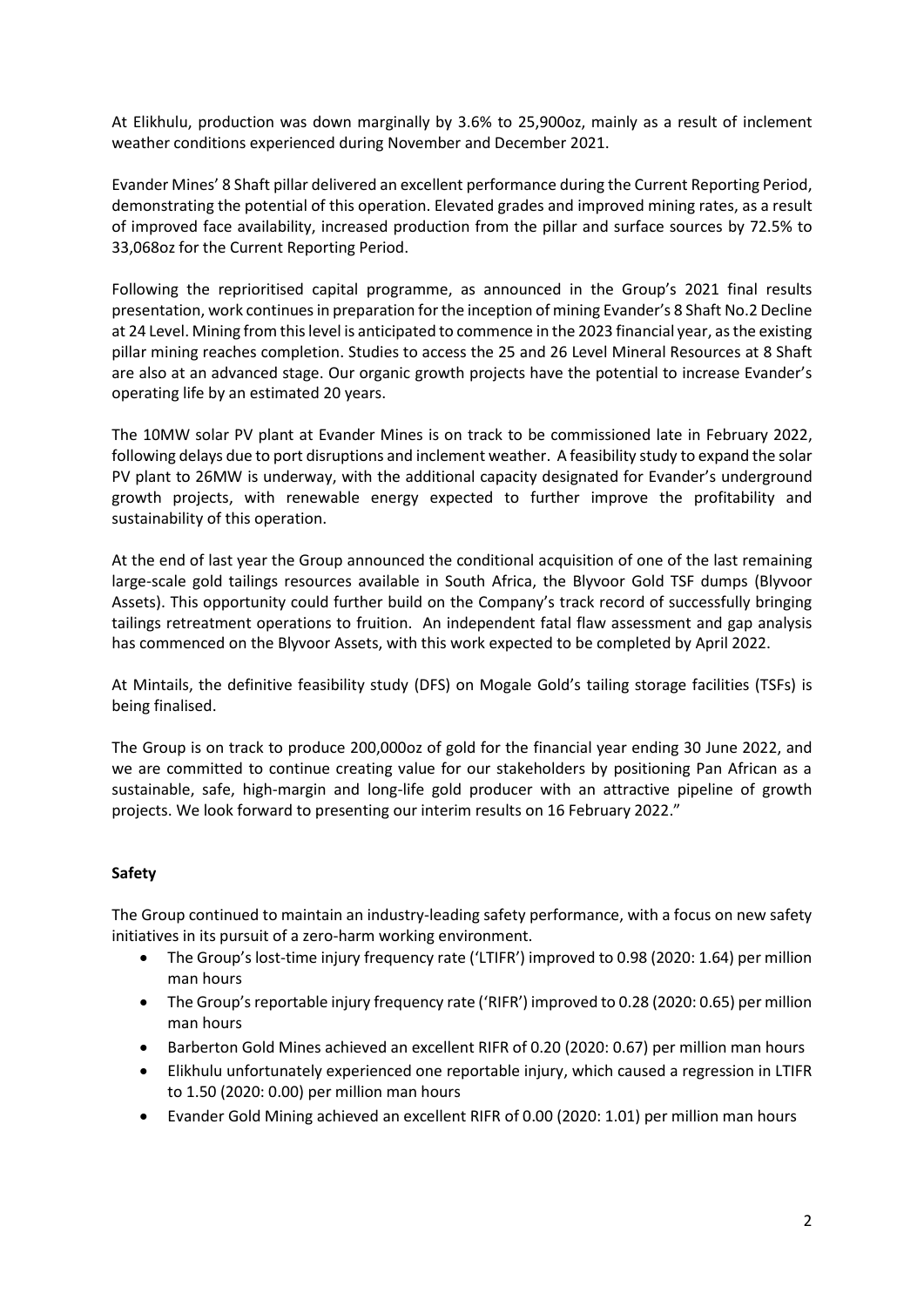## **Group Production**

Group production for the current reporting period increased by 9.9% to 108,085oz (2020: 98,386oz). The gold production split per operation is as follows:

| <b>Operation</b>                                             | Six months ended 31<br>December 2021 | Six months ended 31<br>December 2020 |
|--------------------------------------------------------------|--------------------------------------|--------------------------------------|
| Barberton Mines -<br>Underground                             | 39,991                               | 42,350                               |
| <b>Barberton Tailings</b><br><b>Retreatment Plant (BTRP)</b> | 9,126                                | 10,004                               |
| Elikhulu                                                     | 25,900                               | 26,863                               |
| Evander Mines - Underground<br>and surface sources           | 33,068                               | 19,169                               |
| <b>Total ounces produced</b>                                 | 108,085                              | 98,386                               |

#### *Barberton Mines*

Barberton Mines' production decreased by 6.2% to 49,117oz (2020: 52,354oz) for the Current Reporting Period, consistent with the mine plan. Work during the Current Reporting Period included accelerating the waste development to the new 259 platform in the high-grade Main Reef Complex (MRC) orebody. Underground production decreased by 5.6% to 39,991oz (2020: 42,350oz) and the BTRP's production decreased by 8.8% to 9,126oz (2020: 10,004oz) for the Current Reporting Period. Barberton Mines is still on track to deliver approximately 100,000oz for the year ending 30 June 2022.

# *Elikhulu tailings retreatment plant (Elikhulu)*

Gold production from Elikhulu decreased marginally by 3.6% to 25,900oz (2020: 26,863oz) during the Current Reporting Period. Production was adversely impacted by inclement weather conditions during November and December 2021.

Gold production from Elikhulu is expected to increase in the second half of the 2022 financial year, consistent with the mining plan which, forecasts production of approximately 55,000oz for the year ending 30 June 2022.

#### *Evander Mines' 8 Shaft Pillar project (8 Shaft Pillar) and surface sources*

Production from the Evander Mines' increased by 72.5% to 33,068oz (2020: 19,169oz).

Underground production increased by 116.6% to 27,312oz (2020: 12,607oz). The increase in the 8 Shaft Pillar's production during the Current Reporting Period was a result of:

- Elevated mining face grades of 13g/t (2020: 8g/t), relative to planned grades.
- Improved mining rates post the extraction of the core around the 8 Shaft barrel, with increased mining face availability.

Gold production from the 8 Shaft Pillar is expected to normalise during the second half of the 2022 financial year as a result of planned mining in areas with anticipated grades of approximately 8g/t.

#### **Group net senior debt**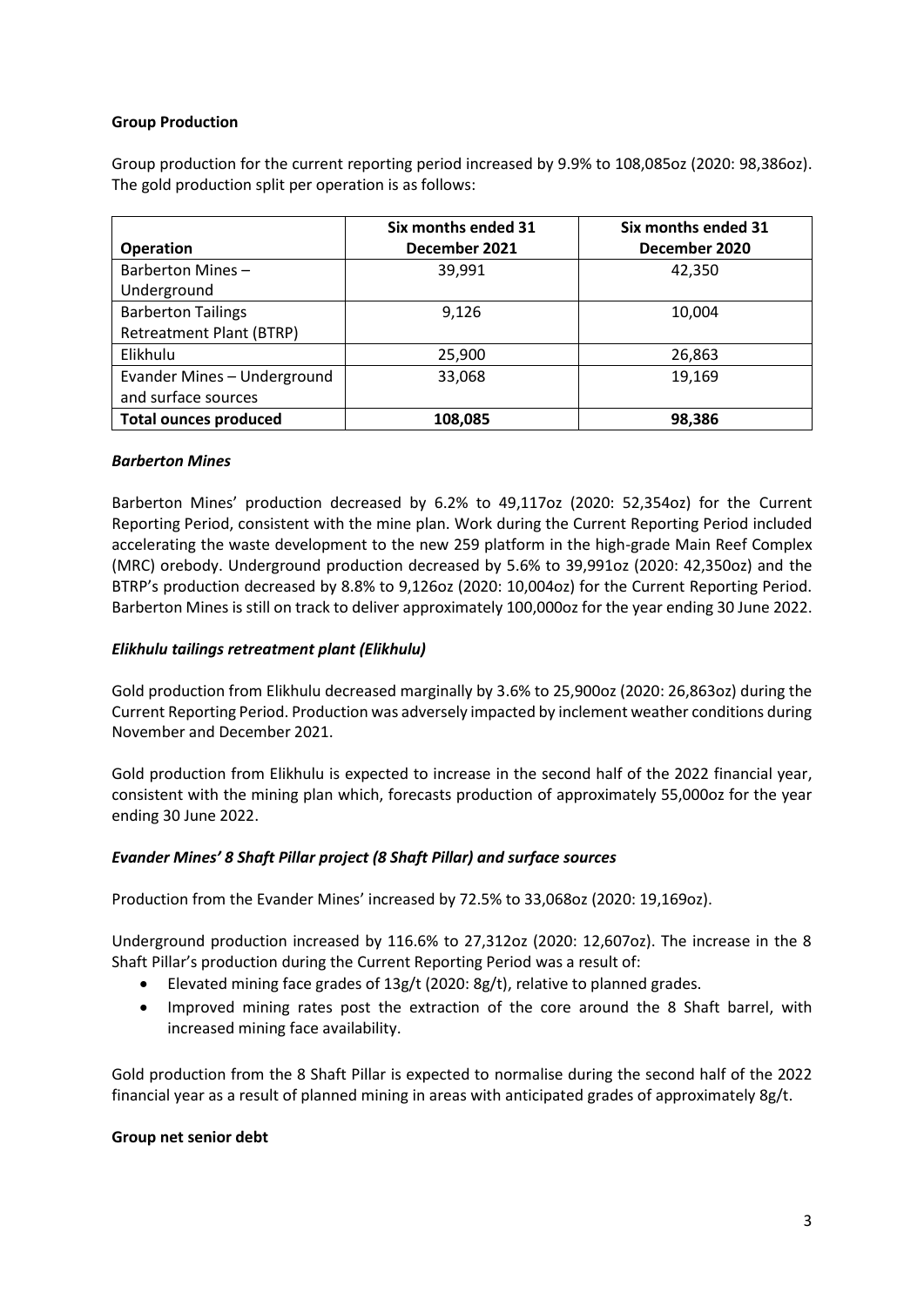The Group's net senior debt (comprising secured, interest-bearing debt, net of available cash) decreased by 60.1% to US\$23.9 million (2020: US\$59.9 million). Relative to the 30 June 2021 financial year-end, Group net debt decreased by 29.1% to US\$24.1 million.

The reduction in the net debt was achieved notwithstanding the cash outflow of US\$21.6 million (2020: US\$17.8 million), associated with the record net Rand dividend paid to shareholders in December 2021.

## **Progress update on Blyvoor and Mintails conditional acquisitions**

## *Blyvoor*

Shareholders are referred to the announcement of 15 December 2021, containing the details of the proposed transaction to acquire the Blyvoor Gold's TSFs. Subsequent to the announcement, the Group has engaged independent consultants to conduct a fatal flaw assessment and gap analysis as part of the initial due diligence. These studies will be completed by April 2022, consistent with the timelines of the staged acquisition process.

## *Mintails*

During November 2020, the Group announced the conditional acquisition of Mintails' SA Mogale Gold and the Soweto Cluster's (MSC) TSFs, with combined Mineral Resources of 243Mt with an in-situ grade of 0.30g/t, for an estimated gold content of 2.36Moz.

A pre-feasibility study (PFS) was completed on Mogale Gold's TSFs during July 2021. The MSC TSFs were excluded from the study's scope as additional technical and due diligence analysis is required, which will be addressed in forthcoming studies. Average production of between 40-50koz/yr over an 11-year life-of-mine was projected by the PFS.

Following the positive PFS findings, the Group is currently finalising a DFS, led by DRA Global (DRA), which is scheduled to be completed in Q1 of the 2022 calendar year. A concept study on the Soweto Cluster is also progressing under the auspices of DRA.

Subsequent to the judgement finding that Mintails will remain in provisional liquidation, the Group has engaged with the provisional liquidator to progress the transaction and are working on the finalisation of the DFS.

Further details on the Group's organic growth projects will be provided together with the Group's interim financial results for the Current Reporting Period.

#### **Interim results for the six months ended 31 December 2021**

Pan African will announce its interim results on 16 February 2022.

The information contained in this update is the responsibility of the Pan African board of directors and has not been reviewed or reported on by the Group's external auditors.

Certain information communicated in this announcement was, prior to its publication, inside information for the purposes of Article 7 of Regulation 596/2014.

Rosebank